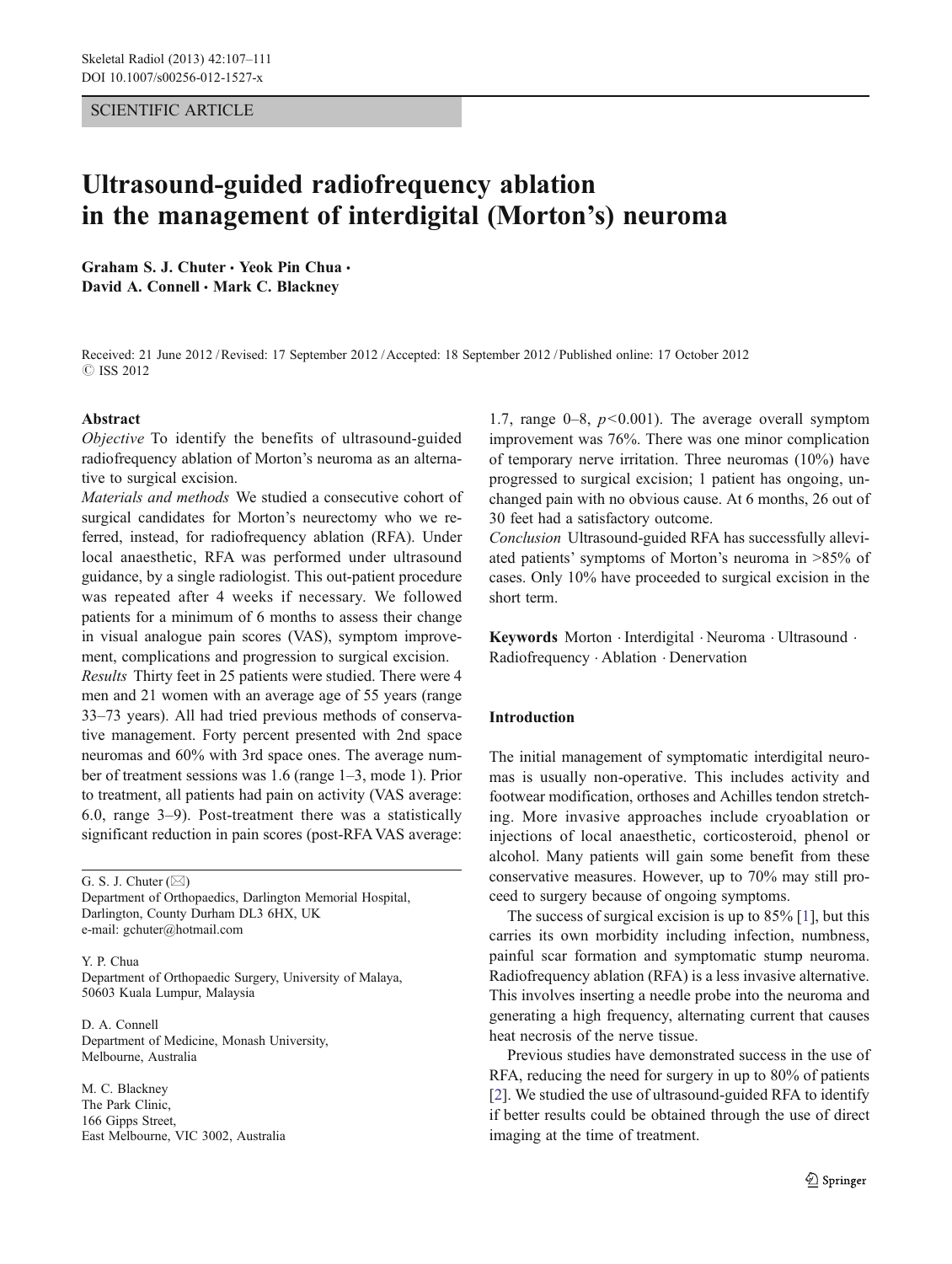#### Materials and methods

The authors undertook a retrospective review of all consecutive patients referred from our clinic for RFA for Morton's [\[3\]](#page-4-0) neuroma between January and September 2011, with a minimum of 6 months' follow-up. The research was performed following the Declaration of Helsinki principles.

All patients had initially presented to our clinic with a provisional diagnosis of Morton's neuroma. Some had been confirmed with ultrasound imaging or MRI but most referrals were based on clinical history and examination alone. Patients had all tried—and were unsatisfied with—conservative treatment and had presented for surgical consideration. Following diagnostic confirmation through history and clinical examination, patients were referred to a local interventional radiology centre for RFA under ultrasound guidance by a single, experienced, radiologist (DC).

Included in the study were all patients presenting with a diagnosis of primary Morton's neuroma. We excluded patients with previous excision or recurrence (e.g. stump neuromas) and one patient with neurofibromatosis.

Patients were contacted at least 6 months after their final RFA treatment. After giving verbal consent to inclusion in the study, they were questioned regarding their duration and severity of symptoms, and previous treatments tried. Further data were recorded including site, side and size (if documented) of neuroma and any other local forefoot pathology. Any complications of the procedure were noted.

The foot and ankle were cleaned with a surgical skin prep solution (chlorhexidine 0.5%) and sterile drapes applied. A local anaesthetic block of the tibial nerve was performed by injection of 4 ml of bupivacaine 0.25% (Pfizer) posterior to the medial malleolus under ultrasound guidance (Philips HDI, 5–17 MHz transducer) with a sterile probe cover. A further injection of local anaesthetic (1 ml of bupivacaine 0.25%) with 4 mg of dexamethasone (Hospira) was injected locally around the neuroma.

After 5–10 min, once the local anaesthetic had taken effect, the RFA was commenced. The machine was a Neurotherm NT 500 with ground leads placed on the patient's thigh. Under ultrasound guidance, the sterile radiofrequency needle probe (22 G 5 cm needle with 10 mm electrode tip) was inserted between the toes, into the appropriate webspace (Fig. 1), and into the heart of the neuroma (Fig. 2). Five cycles of 2 min each were used, with the probe tip maintaining a temperature of 81 $^{\circ}$ C (impedance 90–250  $\Omega$ ).

The procedure was performed in an out-patient clinic setting. Patients were discharged home as soon as comfortable with instructions to rest for the remainder of the day. They could use ice and paracetamol as necessary and could mobilise the following day as comfort allowed.





Fig. 1 The radiofrequency needle in situ with the ultrasound probe visible

Patients were reviewed 4 weeks later with a follow-up ultrasound scan and RFA was repeated if still symptomatic. If patients were unsatisfied after three treatment sessions, they were referred back to our clinic for further management. If the symptoms had changed or the diagnosis was inconclusive, the patient was referred for further investigations as appropriate (e.g. MRI, nerve conduction studies etc.). If the symptoms and clinical examination remained consistent with Morton's neuroma, the patient was offered a surgical excision. This was performed routinely through a dorsal, intermetatarsal approach under general anaesthetic as a day case procedure. A neurectomy was performed and the resected nerve sent for histopathological confirmation.



Fig. 2 Ultrasound image of the radiofrequency needle probe in the centre of the neuroma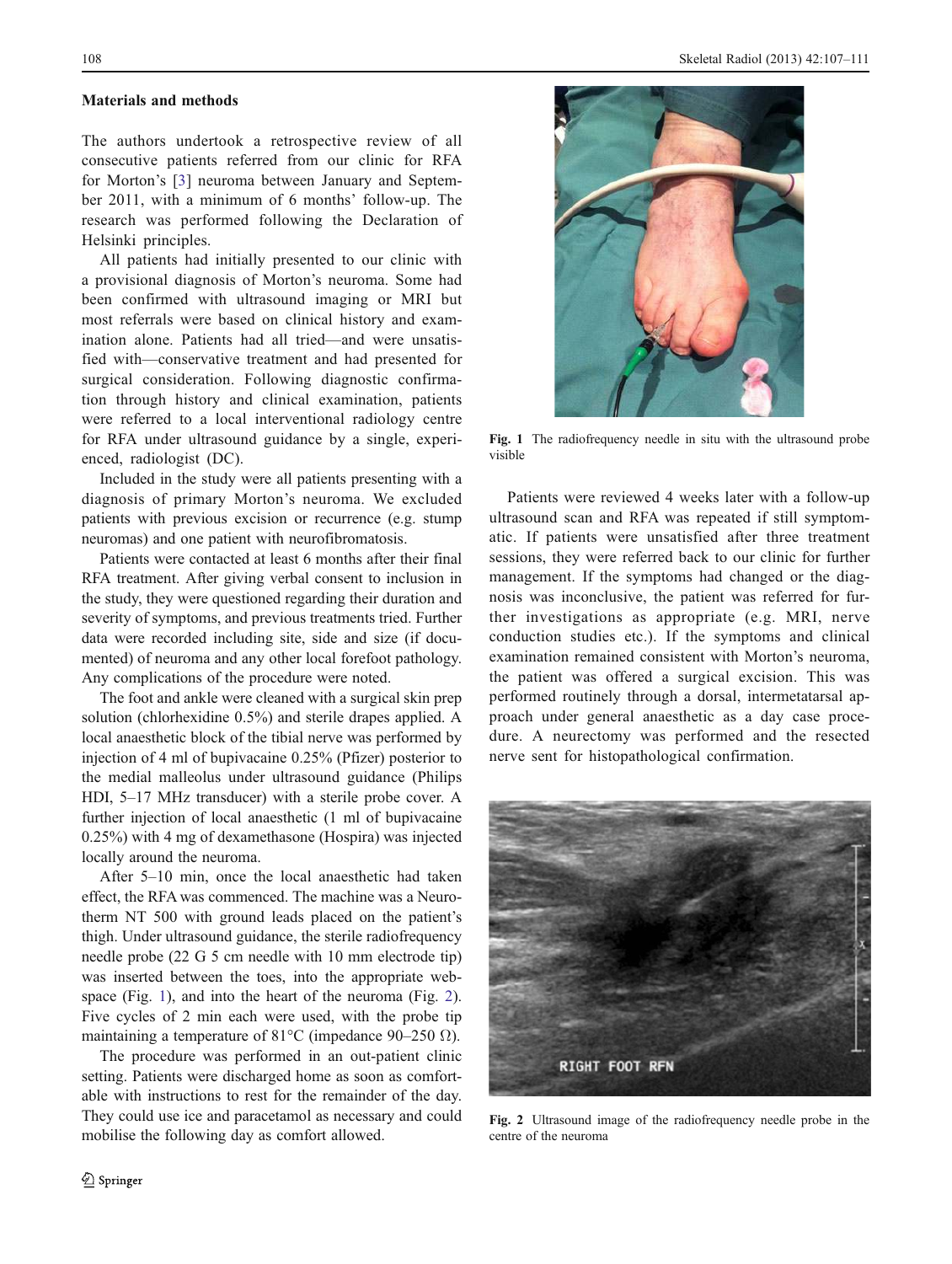#### Results

Thirty feet in 25 patients were included in our study. All had RFA treatment performed by a single radiologist between February and September 2011. The mean age was 55 years (range 33–73 years). There were four men and 21 women (ratio 1:6.25). The mean duration of symptoms prior to RFA was 3.8 years (range 6 months to 15 years).

All patients had previously tried and failed some form of conservative management, i.e. they had persistent or recurrent symptoms that warranted further treatment. Twenty (80%) had tried orthotics and 15 (60%) had tried cortisone injections. Thirteen patients described the symptoms as a "nuisance" while 12 described them as "disabling", representing the need to significantly modify their everyday activity. Regarding their level of sporting activity, 18 described it as "minimal", 4 were involved in regular sport, and 3 were involved at a high or competitive level. Three patients had asymptomatic bilateral bunions (hallux valgus), of whom 2 had bilateral symptomatic neuromas.

Prior to RFA treatment, 4 patients had pain at rest; all patients had pain on activity. Pain scores on activity were measured using the Visual Analogue Scale (0=no pain;  $10=$ worst pain ever). Statistical analysis was performed using a paired  $t$  test, the results of which are shown in Table 1.

Nineteen were left feet and 11 were right. Twelve (40%) neuromas presented in the 2nd webspace, while 18 (60%) presented in the 3rd. All patients had neuromas confirmed at the time of ultrasound, described as a "focal, wellcircumscribed anechoic lesion in the interdigital webspace". However, 8 feet were found to have an additional neuroma in the adjacent webspace (2nd or 3rd); this was also treated with RFA at the same sitting.

The size of the neuromas before RFA (measured on ultrasound as the diameter of greatest length or width) ranged from 4 to 21 mm (average 10.7 mm). Measurements were attempted post-RFA at follow-up visits, but these were far less reliable due to the much less distinct appearance of the treated neuroma; they appeared ill-defined with surrounding fibrosis and/or oedema.

The average number of RFA treatment sessions required was  $1.6$  (range  $1-3$ , mode 1). The average overall symptom improvement, as described by the patient, was 76% (range 0–100).

Table 1 Results of the statistical analysis

|                                              |       | Pre-RFA | 6 months<br>post-RFA |         |
|----------------------------------------------|-------|---------|----------------------|---------|
| VAS pain score<br>$(0 to 10)$ on<br>activity | Mean  | 6.0     | 1.7                  | p<0.001 |
|                                              | Range | $3 - 9$ | $0 - 8$              |         |

Eight patients (32%) described the experience as unpleasant, but they would all have undergone the procedure again, as first-line treatment, instead of surgery. Those who underwent surgery said they found the RFA treatment preferable and did not regret undergoing this first. One patient experienced irritation of the posterior tibial nerve for 3 weeks following the procedure; this completely resolved. Otherwise, there were no complications.

We found no statistically significant correlation between pain or outcome with any of the following factors: age, gender, site, size, number, symptom duration, activity level or previous treatment. Specifically, we analysed the difference in outcomes between 2nd and 3rd space neuromas. We excluded all feet with neuromas in more than one space, leaving 9 feet with isolated 2nd webspace neuromas and 13 feet with 3rd webspace neuromas. Although the mean reduction in VAS was higher in the 3rd webspace group (4.3 versus 3.3), this difference was not statistically significant in our study  $(p=0.299)$ .

Three neuromas (10%), despite having symptom improvement, have since progressed to surgical excision; 1 patient had no improvement post-RFA; 1 patient described 40% improvement, but still wanted surgery; 1 patient had 100% improvement initially, but her symptoms had completely recurred within 6 months. In all 3 patients, subsequent surgery completely resolved their symptoms. One other patient, who denied any improvement following RFA, has undergone multiple further investigations, which showed no other obvious cause of his symptoms. He is not being considered for surgery. At 6 months, 26 out of 30 feet (86.7%) had a satisfactory outcome, without the need for surgical excision.

# Discussion

Radiofrequency ablation has been used for many years in other specialty areas including cardiology, neurosurgery and oncology. It has gained popularity relatively recently in the management of distal neurological problems, e.g. stump and interdigital neuromas.

Previous publications have studied the use of RFA in the treatment of Morton's neuromas, but we could find none that used ultrasound localisation in their treatment protocol. In Genon et al.'s [[2\]](#page-4-0) study, 11 out of 38 patients (28.9%) proceeded to open neurectomy; the time to surgery was not detailed. Patients in this study were awake in theatre when the probe was inserted; when the point of maximal tenderness was experienced, propofol sedation was administered and the RFA commenced. In Moore et al.'s study [\[4](#page-4-0)], 83% of patients expressed complete relief of symptoms within 1 month of treatment; only 1 out of 29 patients proceeded to surgical excision. Patients had their maximum point of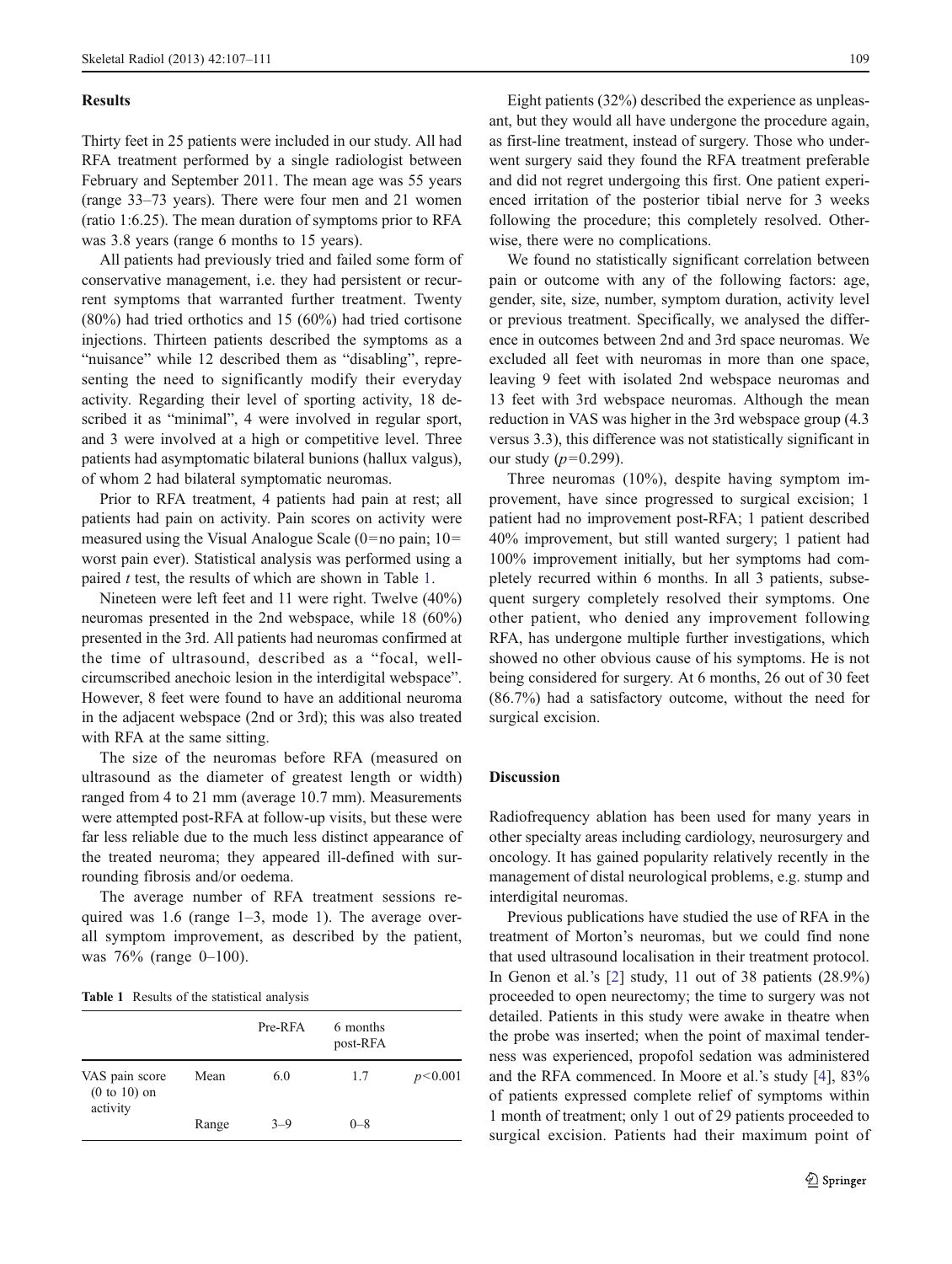tenderness marked on the skin before the procedure; they were then anaesthetised in theatre and X-ray fluoroscopy was used to confirm the electrode placement in the intermetatarsal space. Both studies required the use of operating theatre time, space, personnel and equipment, as well as general anaesthetic. Our technique demonstrated a satisfactory outcome in 26 out of 30 feet (86.7%) with 3 patients (10%) proceeding to surgical excision within 6 months. This compares favourably with the limited number of studies available in the current literature.

The benefits of this technique include the visualisation of the needle tip within the neuroma when administering the radiofrequency treatment. This has multiple advantages: confirmation and accuracy of needle placement; prevention of iatrogenic injury to other local tissues; provision of visual documentation in cases of litigation. Furthermore, the use of ultrasound can help in the diagnosis of other local pathology, e.g. synovitis, bursitis or tendon pathology. It is performed as an outpatient procedure in the radiology department, precluding the need for operating theatre space and anaesthetic team involvement, thereby reducing the overall cost of treatment.

Our sample size is comparable to other studies. We acknowledge that the follow-up is limited, but the results are very encouraging, even in the short-term. Although RFA has been used successfully in the treatment of stump neuromas, we excluded them from our study to minimise variability. Likewise, we also excluded patients presenting with potentially confounding pathologies (e.g. neurofibromatosis) or ongoing pain following previous neurectomy. Therefore, only patients with a diagnosis of primary Morton's neuroma were included in the study.

We acknowledge the use of steroid injection at the time of the procedure. This was performed by the radiologist to reduce post-procedural pain and inflammation. One could argue that this alone provided the results presented. However, we know that the success rate of steroid injection is variable—even under ultrasound guidance [[5\]](#page-4-0) (29% had complete relief at 9 months)—and that the benefit is often temporary. Furthermore, 15 patients (60%) in our study cohort had failed previous corticosteroid injection, i.e. their symptoms persisted or recurred sufficiently to warrant further intervention. Of course, this may have been due to poor injection technique rather than poor efficacy; unfortunately, the documentation regarding injections prior to referral was, in most of our cases, lacking. None of the patients recalled having the injection done under ultrasound guidance, although this may have affected the outcome.

Cryoablation and alcohol injections are other treatment modalities with reported success. In Caporusso et al.'s study [\[6](#page-4-0)], 31 lower limb neuromas underwent percutaneous cryoablation: 39% had complete pain relief, 45% partial (VAS score reduction from 8.5 to 3.5), with 5 patients requiring subsequent surgical neurectomy. There was a low reported complication rate with high patient satisfaction. Although this study appears to demonstrate a viable treatment option, there are very few published series available specifically for Morton's neuromas.

The use of alcohol or phenol injections has been more extensively documented, the latter mainly in regard to the management of stump neuromas. Magnan et al. [[7\]](#page-4-0) treated 71 cases of Morton's neuroma with local, percutaneous phenol injection providing effective pain relief in 80% after a mean follow-up of 36 months. In Hughes et al.' study [[8\]](#page-4-0), 101 patients had 20% ethyl alcohol injected under ultrasound guidance: 84% classified themselves as completely pain-free, but only 62% were completely satisfied with their treatment. They required an average of 4.1 visits for treatment and found the injections moderately painful. 16.8% had increased plantar pain that lasted up to 3 weeks. The senior author (DC) now prefers to use radiofrequency ablation as he feels the procedure is better tolerated with fewer treatment sessions required and fewer local side effects; RFA targets a more controlled area, while alcohol injections can spread locally, causing fat necrosis, for example. A more recent, smaller study of ultrasound-guided alcohol injection [\[9](#page-4-0)] showed a 66% response rate after 14 months, with 20% still requiring subsequent surgery. Another treatment option may be to combine radiofrequency with alcohol injections, but this would require further study.

We found no predictive factors for good or poor outcome. Womack et al. [\[10\]](#page-4-0) found worse outcomes in 2nd space neuromas compared with 3rd space ones, but their study included larger numbers. Our study data tend to agree with this finding, but our difference in improvement did not reach statistical significance. As with most other studies, there seems to be no correlation between size of the lesion and pain; however, the measurement of size is purely subjective. Perhaps a more representative measurement—rather than length—would be the cross-sectional area of the neuroma, particularly for the RFA technique; a very large neuroma may require more cycles of RFA treatment at each sitting. Another option would be to treat the nerve immediately proximal to the neuroma; to our knowledge, this has not yet been reported in the literature.

Patients who had RFA treatment at the same sitting for adjacent webspace neuromas all had good outcomes. As the adjacent neuroma was an incidental finding at the time of ultrasound, it is not clear which one, or both, was causing the majority of symptoms. Most surgeons try to avoid excising neuromas in adjacent webspaces if possible; some prefer to excise one neuroma while performing neurolysis on the other. Although our numbers are relatively small, we experienced no adverse outcomes by treating both neuromas with RFA in these patients.

Concerns about scar formation complicating future surgery have not been borne out by the operating surgeon